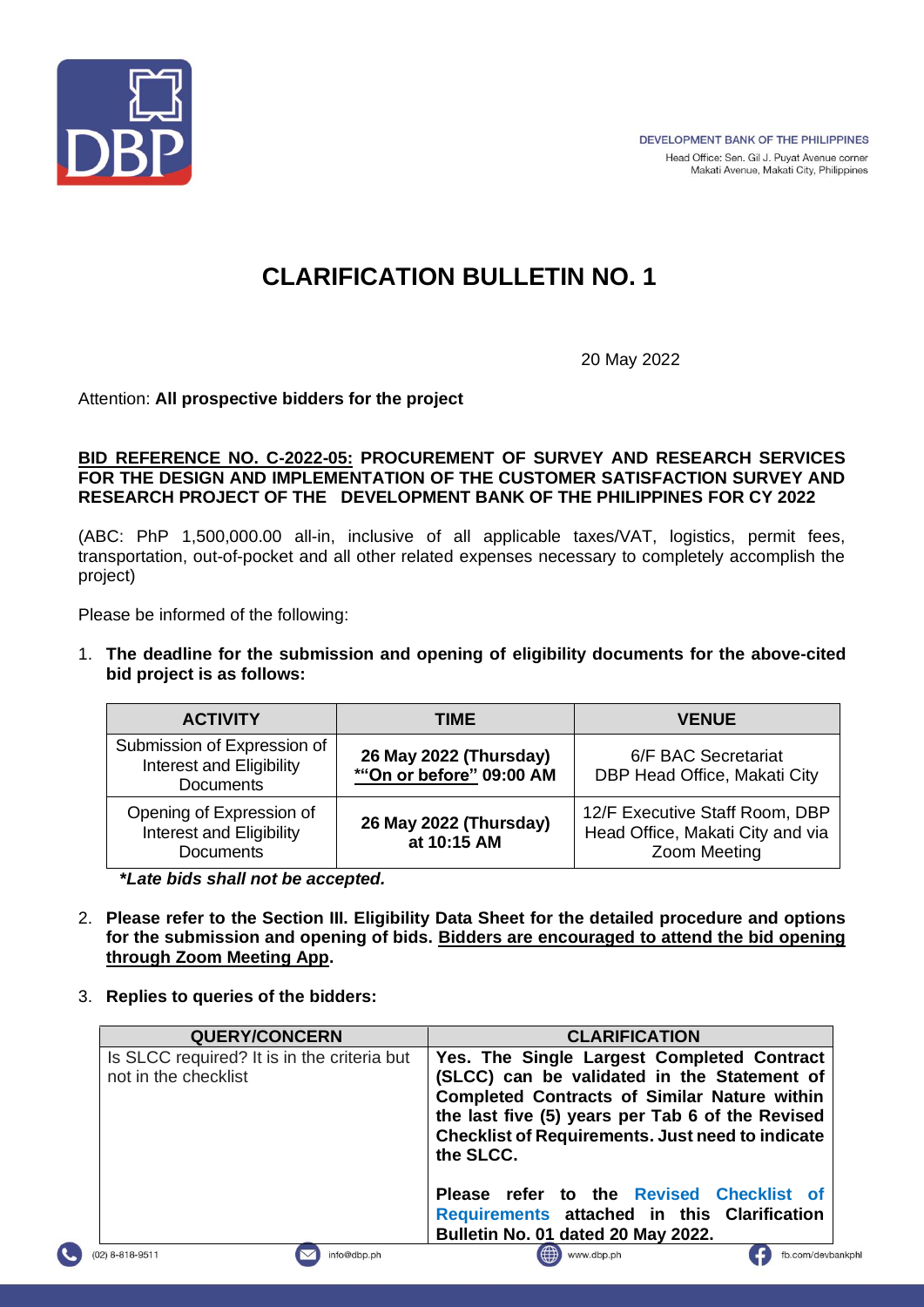| <b>QUERY/CONCERN</b>                                                                                                                                                                                                                                                                                                                                                                                  | <b>CLARIFICATION</b>                                                                                                                                                                                                        |
|-------------------------------------------------------------------------------------------------------------------------------------------------------------------------------------------------------------------------------------------------------------------------------------------------------------------------------------------------------------------------------------------------------|-----------------------------------------------------------------------------------------------------------------------------------------------------------------------------------------------------------------------------|
| CV must be certified by the employer - do<br>we need to attach a separate certification<br>for this or certificate of employment? or<br>adding a clause of certification by the                                                                                                                                                                                                                       | either attach<br><b>Bidders</b><br>separate<br>may<br>a<br>certification for the certificate of employment or<br>may add a clause of certification by the<br>employer in the CV template and have it signed                 |
| employer in the CV template and have it<br>signed by the employer will suffice?                                                                                                                                                                                                                                                                                                                       | by the employer.                                                                                                                                                                                                            |
| Are e-signatures acceptable?                                                                                                                                                                                                                                                                                                                                                                          | Yes. Provided that the original signed bidding<br>forms shall be submitted if declared<br>as<br><b>Single/Highest Rated Bidder.</b>                                                                                         |
|                                                                                                                                                                                                                                                                                                                                                                                                       | Per GPPB Resolution No. 09-2020 dated 07 May<br>2022, "xxx 3 (ii) use of other forms of digital or<br>electronic signature in all procurement related<br>document xxx"                                                      |
| Do we need to buy the bidding documents<br>before the deadline of submission of<br>eligibility documents (May 26) or is it after<br>we get shortlisted?                                                                                                                                                                                                                                               | No. For submission of eligibility requirements,<br>payment is not required. Bid document fee shall<br>be required only from bidders that are declared<br><b>Short Listed and Eligible.</b>                                  |
| What specific REI date do we need to put<br>in the EDS Form?                                                                                                                                                                                                                                                                                                                                          | It should be the date of conformance to the<br>bidding forms.                                                                                                                                                               |
| We would like to humbly ask for your<br>kind consideration in allowing us to still<br>participate in this bid with just the<br>following staff:<br>1. Overall Project Manager<br>2. Assistant Project Manager                                                                                                                                                                                         | The stated personnel and their respective<br>required numbers are in compliance to the<br>Governance Commission for GOCCs (GCG)<br>guidelines, as such bidders must comply.<br>For reference, below is the link for the GCG |
| 3. Statistician/Assistant Project<br>Manager<br>4. Field Manager                                                                                                                                                                                                                                                                                                                                      | guidelines relative to the conduct of the<br>customer satisfaction survey:                                                                                                                                                  |
| 5. Data Processing Manager<br>6. Field Supervisor (NCR)<br><b>Field Supervisor (Provincial</b><br>7.<br>Luzon)<br>8. Field Supervisor (Visayas)<br>9. Field Supervisor (Mindanao)<br>10. Data Processing Supervisor<br>11. Programmer/Scripter/Checker<br>12. Data Processing<br>Assistant/Checker<br>13. Group Leader 1<br>14. Group Leader 2<br>15. Field Quality Checkers/Back-<br><b>Checkers</b> | 0Pcv1VVgGf08JtLrImIE.pdf (gcg.gov.ph)                                                                                                                                                                                       |
| Moreover, if we were still allowed to<br>participate with this staff, how would this<br>effect our score if at all for the<br>Qualifications of Key Personnel,<br>particularly that of the Technical Staff<br>(10%)?                                                                                                                                                                                  |                                                                                                                                                                                                                             |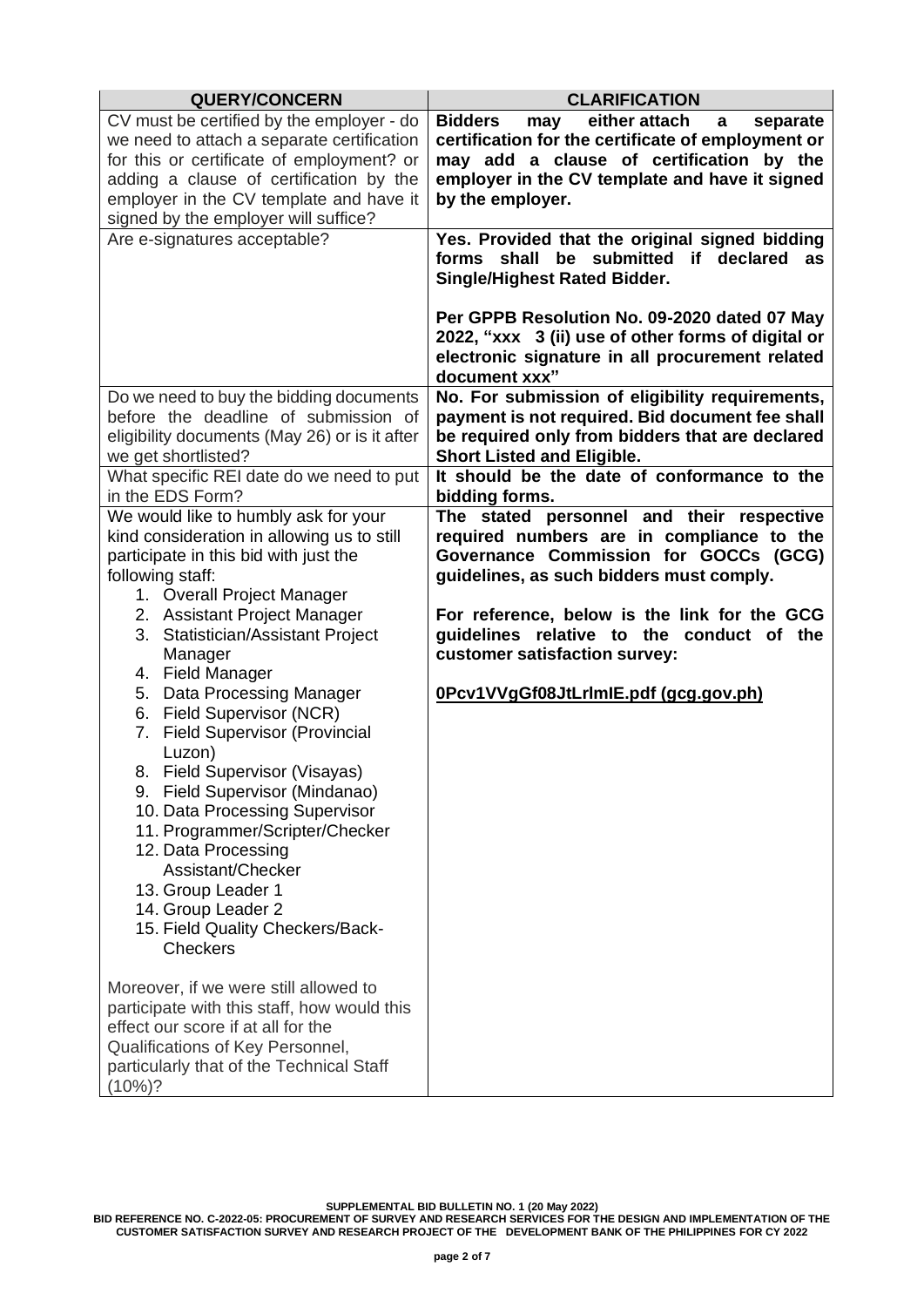### 4. **Revision on the Checklist of Requirements**

| <b>FROM</b>                                                                                                                                                                                                                                                                                                               | TO                                                                                                                                                                                                                                                                                                                                                                                                                                                                                                                                                                                                                                                                     |
|---------------------------------------------------------------------------------------------------------------------------------------------------------------------------------------------------------------------------------------------------------------------------------------------------------------------------|------------------------------------------------------------------------------------------------------------------------------------------------------------------------------------------------------------------------------------------------------------------------------------------------------------------------------------------------------------------------------------------------------------------------------------------------------------------------------------------------------------------------------------------------------------------------------------------------------------------------------------------------------------------------|
| TAB <sub>3</sub>                                                                                                                                                                                                                                                                                                          |                                                                                                                                                                                                                                                                                                                                                                                                                                                                                                                                                                                                                                                                        |
| Valid and current Certificate of PhilGEPS<br>Registration (Platinum Membership), in<br>three (3) pages, including Annex "A" or<br>the List of Class "A" Eligibility Documents<br>required to be uploaded and maintained<br>current and updated in PhilGEPS in<br>accordance with section 8.5.2, of the IRR<br>of RA 9184. | current Certificate of PhilGEPS<br>Valid<br>and<br>Registration (Platinum Membership), in three (3)<br>pages, including Annex "A" or the List of Class "A"<br>Eligibility Documents required to be uploaded and<br>maintained current and updated in PhilGEPS in<br>accordance with section 8.5.2. of the IRR of RA<br>9184.                                                                                                                                                                                                                                                                                                                                           |
| Only the current/updated Certificate of<br><b>PhilGEPS</b><br>Registration<br>(Platinum<br>Membership) shall be accepted during<br>the opening of bids. Expired Certificate or<br>any of the Eligibility Documents listed in<br>Annex "A" shall be a ground for failure of<br>the bidder.                                 | the current/updated Certificate<br>Only<br>οf<br><b>PhilGEPS Registration (Platinum Membership)</b><br>shall be accepted during the opening of bids.<br>Expired Certificate or any of the Eligibility<br>Documents listed in Annex "A" shall be a<br>ground for failure of the bidder.<br><b>Audited</b><br>Financial Statement for CY 2020<br>is still<br>acceptable as the deadline of submission of<br>attachments to Annual Income Tax Return CY<br>2021 is until 31 May 2022 per BIR Revenue<br>Memorandum Circular No. 46-2022.<br>Please refer to the Revised Checklist of<br>Requirements attached in this Clarification<br>Bulletin No. 01 dated 20 May 2022. |

- 4. **Bidders are reminded to use the Revised Checklist of Requirements as attached in this Clarification Bulletin No. 1 dated 20 May 2022.**
- 5. **The Eligibility Documents must be properly tabbed for easy reference and must be submitted in sequence/order per Revised Checklist of Requirements.**
- 6. **The BAC shall no longer entertain any question/request for clarification after the issuance of this Clarification Bulletin.**
- 7. Please be advised that bids submitted after the deadline shall only be marked for recording purposes, shall not be included in the opening of bids, and shall be returned to the bidder unopened.

For the guidance and information of all concerned.

## **SIGNED**

**ATTY. ERNESTO R. PRUGGANAN** Vice President, and First Vice Chairperson, Bids and Awards Committee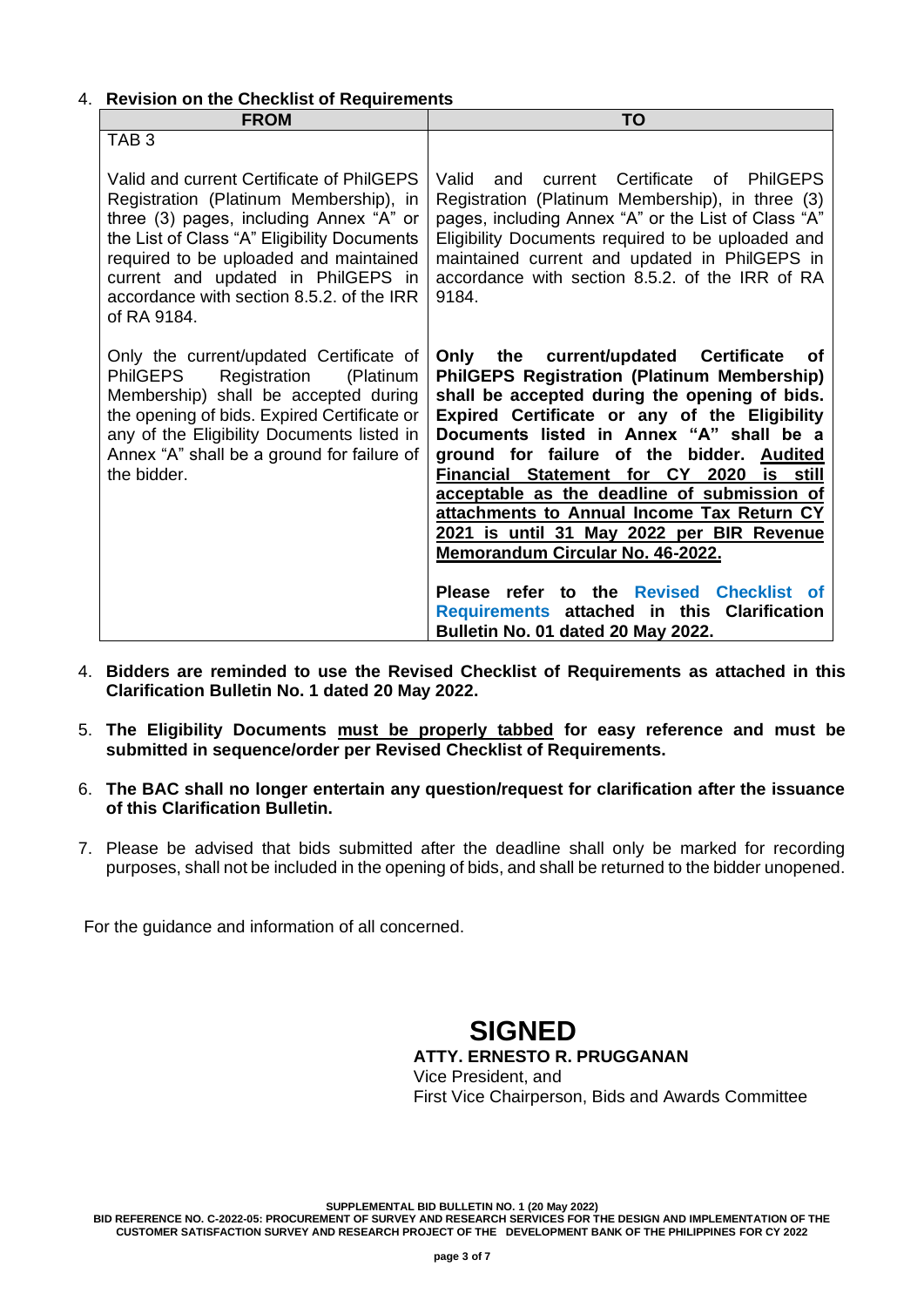### **PROCUREMENT OF SURVEY AND RESEARCH SERVICES FOR THE DESIGN AND IMPLEMENTATION OF THE CUSTOMER SATISFACTION SURVEY AND RESEARCH PROJECT OF THE DEVELOPMENT BANK OF THE PHILIPPINES FOR CY 2022 Bid Reference No. C-2022-05**

## TRANSMITTAL FORM **REVISED CHECKLIST OF REQUIREMENTS FOR BIDDERS**

**Note**: Please fill-out this form and submit directly to the BAC Secretariat outside of the sealed envelopes.

**FOR MACHINE STAMP (OFFICIAL TIME) BY THE DBP BAC SECRETARIAT**

Received:

Name of Bidder: We have a state of  $\mathbb{R}^n$  and  $\mathbb{R}^n$  and  $\mathbb{R}^n$  are the state of  $\mathbb{R}^n$  and  $\mathbb{R}^n$  and  $\mathbb{R}^n$  are the state of  $\mathbb{R}^n$  and  $\mathbb{R}^n$  are the state of  $\mathbb{R}^n$  and  $\mathbb{R}^n$  ar

Complete Address:

Submitted by:

Landline: Email: Email: Email: Email: Email: Email: Email: Email: Email: Email: Email: Email: Email: Email: Email: Email: Email: Email: Email: Email: Email: Email: Email: Email: Email: Email: Email: Email: Email: Email: Em

### **PART 1: DOCUMENTS COMPRISING THE ELIGIBILITY DOCUMENTS**

| <b>Item</b>                        | <b>FIRST ENVELOPE: ELIGIBILITY DOCUMENTS AND TECHNICAL</b><br><b>REQUIREMENTS (DULY SEALED AND MARKED)</b>                                                                                                                                                                                                                                                                                                                                                                                                                                                                                                                                                                                                                                                                                                                                                                                                                                                                                                                                                                                                                         |  |
|------------------------------------|------------------------------------------------------------------------------------------------------------------------------------------------------------------------------------------------------------------------------------------------------------------------------------------------------------------------------------------------------------------------------------------------------------------------------------------------------------------------------------------------------------------------------------------------------------------------------------------------------------------------------------------------------------------------------------------------------------------------------------------------------------------------------------------------------------------------------------------------------------------------------------------------------------------------------------------------------------------------------------------------------------------------------------------------------------------------------------------------------------------------------------|--|
| <b>LEGAL ELIGIBILITY DOCUMENTS</b> |                                                                                                                                                                                                                                                                                                                                                                                                                                                                                                                                                                                                                                                                                                                                                                                                                                                                                                                                                                                                                                                                                                                                    |  |
| TAB <sub>1</sub>                   | If the bidder is a joint venture (JV):<br>a. If bidding as a formed JV: Submit the existing valid, duly accomplished, signed<br>and notarized JV Agreement (JVA). The JVA must specifically indicate among<br>others, the following: the partner company that will represent the JV, the<br>shareholdings of each partner company in the JV (to determine which partner<br>company and its nationality has the controlling majority share), and the share of<br>each partner company in the JV.<br>Moreover, please likewise note:<br>1) If the JV is incorporated or registered with the relevant government agency,<br>all documents listed in this checklist must be under the JV's name and shall<br>submit the PhilGEPS Certificate of Registration under Platinum Category<br>also under the JV's name.<br>2) If the JV is unincorporated, the PhilGEPS Certificate of Registration under<br>Platinum Membership shall be submitted by each of the JV partners, while<br>submission of the technical and financial eligibility documents (Tab 4<br>onwards) by any one of the JV partners constitutes collective compliance. |  |
|                                    | b. If bidding as a JV that is yet to be formed: Submit duly notarized<br>Agreement to Enter into Joint Venture (Template per FORM I-A). Please<br>likewise note:                                                                                                                                                                                                                                                                                                                                                                                                                                                                                                                                                                                                                                                                                                                                                                                                                                                                                                                                                                   |  |

**SUPPLEMENTAL BID BULLETIN NO. 1 (20 May 2022)**

**BID REFERENCE NO. C-2022-05: PROCUREMENT OF SURVEY AND RESEARCH SERVICES FOR THE DESIGN AND IMPLEMENTATION OF THE CUSTOMER SATISFACTION SURVEY AND RESEARCH PROJECT OF THE DEVELOPMENT BANK OF THE PHILIPPINES FOR CY 2022**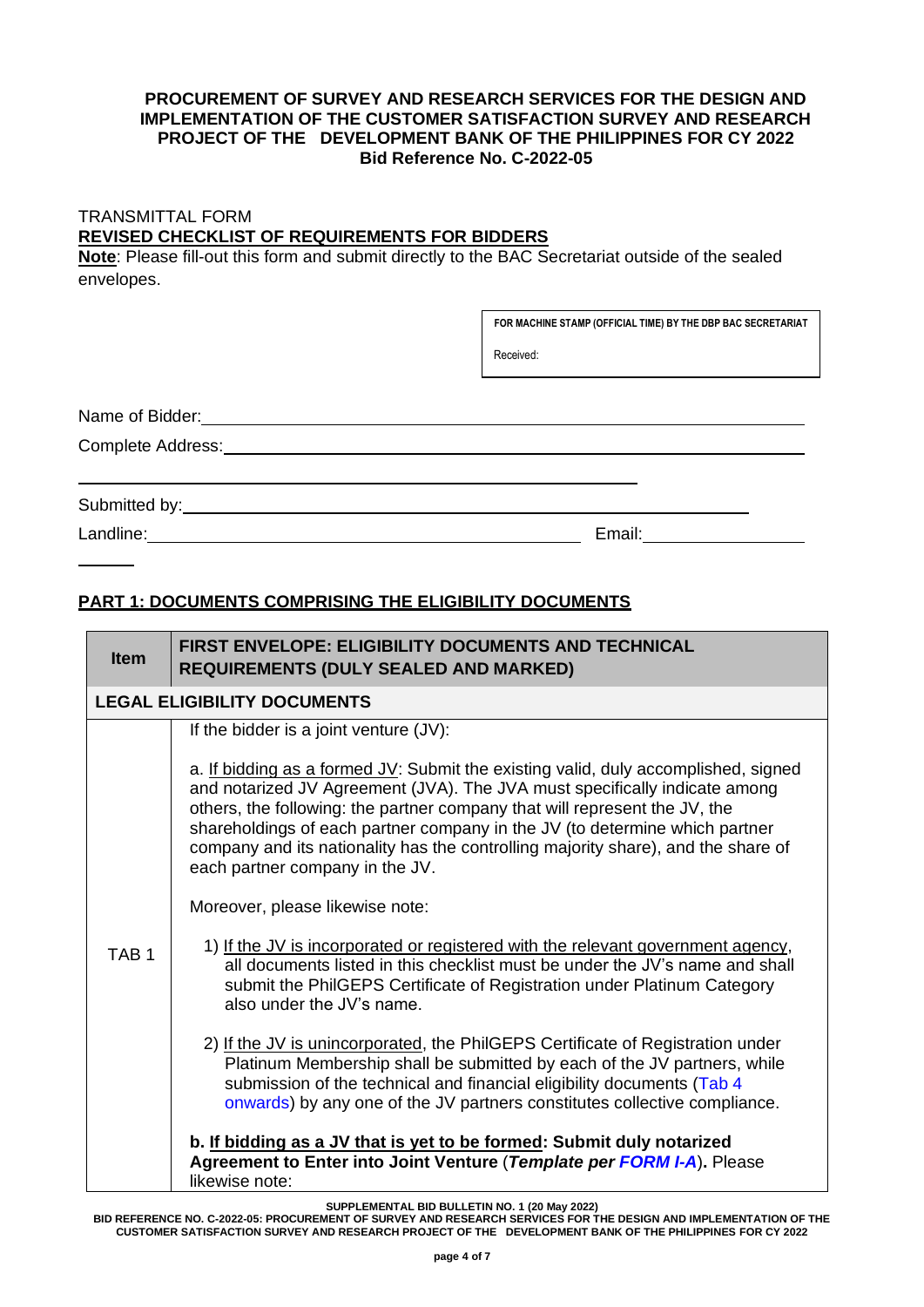| <b>Item</b>      | <b>FIRST ENVELOPE: ELIGIBILITY DOCUMENTS AND TECHNICAL</b><br><b>REQUIREMENTS (DULY SEALED AND MARKED)</b>                                                                                                                                                                                                                                                                                                      |
|------------------|-----------------------------------------------------------------------------------------------------------------------------------------------------------------------------------------------------------------------------------------------------------------------------------------------------------------------------------------------------------------------------------------------------------------|
|                  | 1) PhilGEPS Certificate of Registration under Platinum Membership shall be<br>submitted by each of the JV partners, while submission of the technical and<br>financial documents (Tab 4 onwards) by any one of the JV partners constitutes<br>collective compliance.                                                                                                                                            |
|                  | Proof of appointment/authority of bidder's representative:                                                                                                                                                                                                                                                                                                                                                      |
|                  | a. Duly notarized Special Power of Attorney (if the bidder is a sole proprietorship)<br>(Template per FORM I-B1)                                                                                                                                                                                                                                                                                                |
|                  | <b>OR</b>                                                                                                                                                                                                                                                                                                                                                                                                       |
| TAB <sub>2</sub> | b. Duly notarized Secretary's Certificate (if the bidder is a corporation,<br>partnership, cooperative or joint venture)                                                                                                                                                                                                                                                                                        |
|                  | b.1 If the bidder is a corporation - Template per FORM I-B2                                                                                                                                                                                                                                                                                                                                                     |
|                  | b.2 If the bidder is an INCORPORATED JV- Template per FORM I-B3                                                                                                                                                                                                                                                                                                                                                 |
|                  | b.3 If the bidder is an UNINCORPORATED JV- Template per FORM I-B4<br>Each JV partner must submit its duly notarized Special Power of Attorney or<br>Secretary's Certificate, whichever is applicable, indicating therein the following:                                                                                                                                                                         |
|                  | 1. That they are duly authorized to participate in the bidding as a JV;<br>2. The authorized Lead Company to represent the JV;<br>3. The person designated as the duly authorized representative of the JV to<br>participate in the bidding, sign the bid proposals/bidding documents and sign                                                                                                                  |
|                  | the ensuing contract with DBP.<br>b.4 If the bidder is a JV THAT IS YET TO BE FORMED-                                                                                                                                                                                                                                                                                                                           |
|                  |                                                                                                                                                                                                                                                                                                                                                                                                                 |
|                  | Each JV partner must submit its duly notarized Special Power of Attorney<br>(SPA) or Secretary's Certificate (Template per FORM I-B5), whichever is<br>applicable.                                                                                                                                                                                                                                              |
|                  | IN CASE, THERE ARE MORE THAN ONE APPOINTED/DESIGNATED<br>REPRESENTATIVE, USE OF "AND" shall mean both/all representatives must<br>sign the bid forms (i.e. Statements, TOR, financial bid) to be submitted for the bid<br>opening.                                                                                                                                                                              |
|                  | Use of "OR" is recommended.                                                                                                                                                                                                                                                                                                                                                                                     |
| TAB <sub>3</sub> | Valid and current Certificate of PhilGEPS Registration (Platinum Membership), in<br>three (3) pages, including Annex "A" or the List of Class "A" Eligibility Documents<br>required to be uploaded and maintained current and updated in PhilGEPS in<br>accordance with section 8.5.2. of the IRR of RA 9184.                                                                                                   |
|                  | Only the current/updated Certificate of PhilGEPS Registration (Platinum<br>Membership) shall be accepted during the opening of bids. Expired Certificate<br>or any of the Eligibility Documents listed in Annex "A" shall be a ground for<br>failure of the bidder. Audited Financial Statement for CY 2020 is still acceptable<br>as the deadline of submission of attachments to Annual Income Tax Return for |

**SUPPLEMENTAL BID BULLETIN NO. 1 (20 May 2022)**

**BID REFERENCE NO. C-2022-05: PROCUREMENT OF SURVEY AND RESEARCH SERVICES FOR THE DESIGN AND IMPLEMENTATION OF THE CUSTOMER SATISFACTION SURVEY AND RESEARCH PROJECT OF THE DEVELOPMENT BANK OF THE PHILIPPINES FOR CY 2022**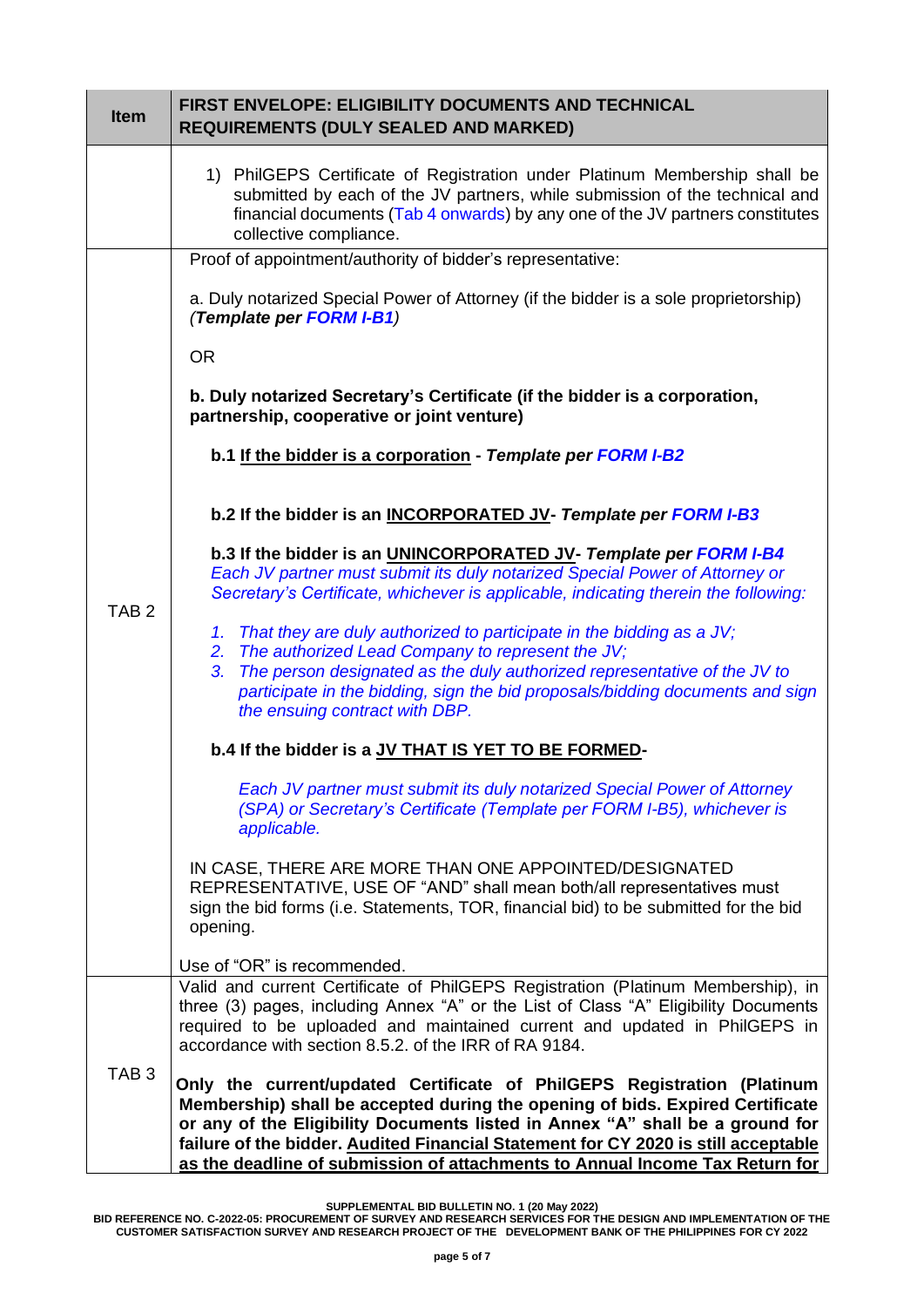| <b>Item</b>      | <b>FIRST ENVELOPE: ELIGIBILITY DOCUMENTS AND TECHNICAL</b><br><b>REQUIREMENTS (DULY SEALED AND MARKED)</b>                                                                                                                                                                                                                                                                                                                                                                                                                          |
|------------------|-------------------------------------------------------------------------------------------------------------------------------------------------------------------------------------------------------------------------------------------------------------------------------------------------------------------------------------------------------------------------------------------------------------------------------------------------------------------------------------------------------------------------------------|
|                  | CY 2021 is until 31 May 2022 per BIR Revenue Memorandum Circular No. 46-                                                                                                                                                                                                                                                                                                                                                                                                                                                            |
|                  | 2022.                                                                                                                                                                                                                                                                                                                                                                                                                                                                                                                               |
|                  | Only current/ updated PhilGEPS Certificate of Platinum membership shall be accepted                                                                                                                                                                                                                                                                                                                                                                                                                                                 |
|                  | during the opening of bids.                                                                                                                                                                                                                                                                                                                                                                                                                                                                                                         |
|                  | Following are the related provisions/requirements based on GPPB Resolution 15-2021<br>dated 14 October 2021 regarding submission of valid/current PhilGEPS Certificate of<br><b>Registration (Platinum Membership):</b>                                                                                                                                                                                                                                                                                                             |
|                  | LIFT the suspension on the implementation of mandatory submission of the<br>PhilGEPS Certificate of Registration (Platinum Membership) in Competitive Bidding<br>and Limited Source Bidding, thus, fully enforcing Sections 8.5.2 and 54.6 of the 2016<br>revised IRR of RA No. 9184 starting 01 January 2022;                                                                                                                                                                                                                      |
|                  | AMEND Sections 23.1(a)(ii) and 24.1(a)(ii) of the 2016 revised IRR of RA No. 9184 to<br>reflect that the submission of the recently expired Mayor's Permit together with the<br>official receipt as proof that the prospective bidder has applied for renewal within the<br>period prescribed by the concerned local government unit shall be accepted by the<br>PhilGEPS for the purpose of updating the PhilGEPS Certificate of Registration<br>(Platinum Membership) in accordance with Section 8.5.2 of the 2016 revised IRR of |
|                  | RA 9184.                                                                                                                                                                                                                                                                                                                                                                                                                                                                                                                            |
| TAB <sub>4</sub> | Eligibility Documents Submission Form (Expression of Interest), per FORM I-C,<br>must be signed by the authorized representative as named in the Secretary's                                                                                                                                                                                                                                                                                                                                                                        |
|                  | Certificate or in the Joint Venture Agreement                                                                                                                                                                                                                                                                                                                                                                                                                                                                                       |
|                  | TECHNICAL ELIGIBILITY DOCUMENTS (for the following documents/requirements, in<br>case of JV, submission of one partner constitutes collective compliance.                                                                                                                                                                                                                                                                                                                                                                           |
| TAB <sub>5</sub> | Statement by the bidder of ALL its ongoing government and/or private contracts<br>(including those awarded but not yet started, if any), whether similar or not similar in<br>nature and complexity to the contract to be bid (include all contracts with the DBP for<br>the said period, if any). (Template per FORM I-D), duly signed by the bidder's<br>authorized representative.                                                                                                                                               |
|                  | <b>Note:</b> For bidders who have no ongoing government and/or private contracts, kindly<br>indicate in their statement "NONE" to comply with the requirement. Bidders will be<br>rated "failed" if no document is submitted or if the document submitted is incomplete<br>or patently insufficient (per GPPB NPM 094-2013 dtd 2013-12-19).                                                                                                                                                                                         |
|                  | Statement of Completed Contracts of Similar Nature (Template per FORM I-E)<br>within the last five (5) years prior to the deadline for the submission and receipt of<br>eligibility documents, duly signed by the bidder's authorized representative.                                                                                                                                                                                                                                                                               |
| TAB <sub>6</sub> | Similar contract shall mean projects that involves the design and<br>implementation of a customer satisfaction research.                                                                                                                                                                                                                                                                                                                                                                                                            |
|                  | Each contract indicated in the statement shall be supported by a Copy of Certificate<br>of Satisfactory completion or equivalent document issued by the bidder's client<br>(Template per FORM I-F)                                                                                                                                                                                                                                                                                                                                  |
| TAB <sub>7</sub> | Statement/Certificate on Consultant's Nationality to be assigned to the project<br>(per FORM I-G), duly signed by the bidder's authorized representative.                                                                                                                                                                                                                                                                                                                                                                           |

**SUPPLEMENTAL BID BULLETIN NO. 1 (20 May 2022)**

**BID REFERENCE NO. C-2022-05: PROCUREMENT OF SURVEY AND RESEARCH SERVICES FOR THE DESIGN AND IMPLEMENTATION OF THE CUSTOMER SATISFACTION SURVEY AND RESEARCH PROJECT OF THE DEVELOPMENT BANK OF THE PHILIPPINES FOR CY 2022**